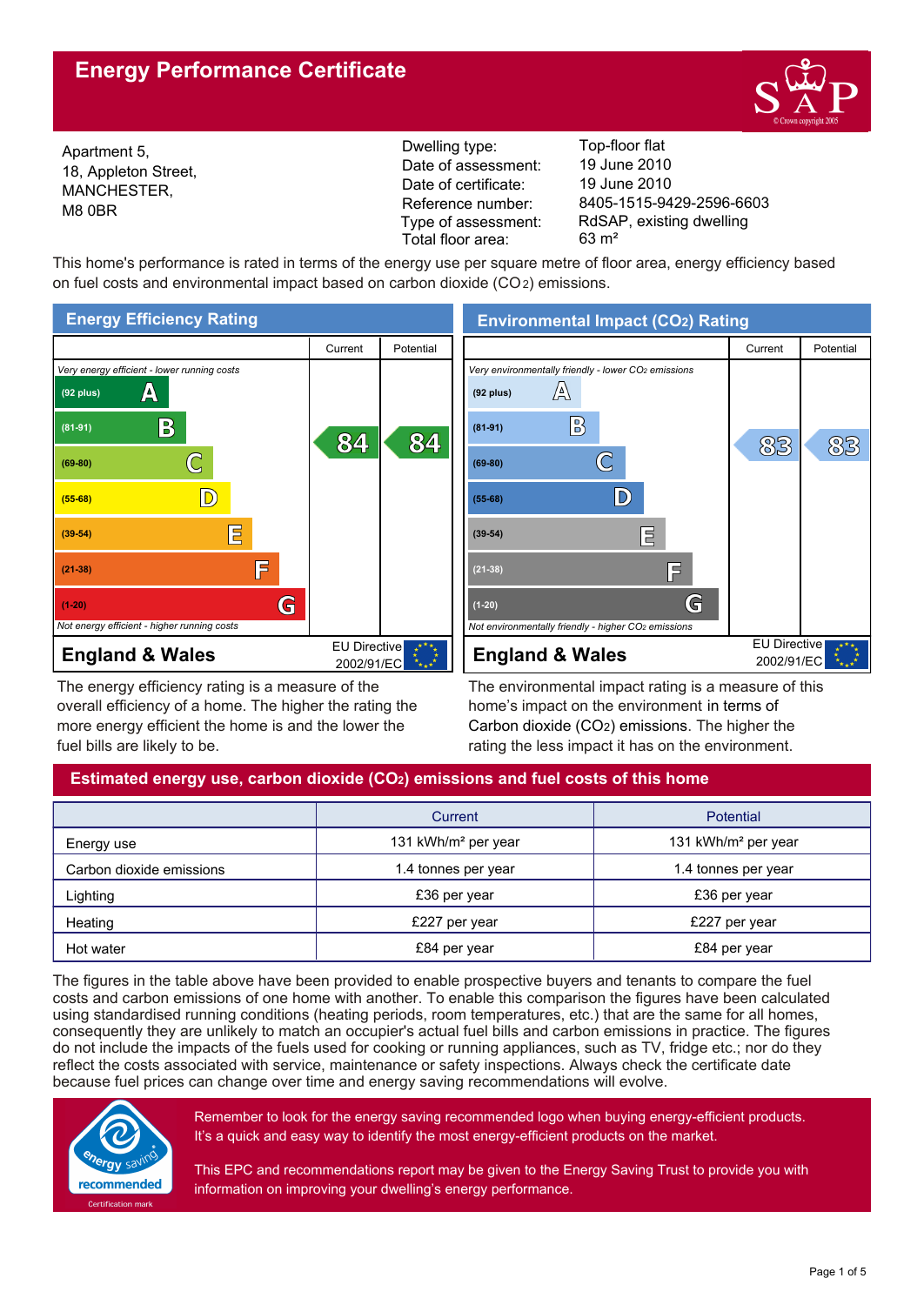### **About this document**

The Energy Performance Certificate for this dwelling was produced following an energy assessment undertaken by a qualified assessor, accredited by Elmhurst Energy Systems Ltd, to a scheme authorised by the Government. This certificate was produced using the RdSAP 2005 assessment methodology and has been produced under the Energy Performance of Buildings (Certificates and Inspections) (England and Wales) Regulations 2007 as amended. A copy of the certificate has been lodged on a national register.

| Assessor's accreditation number: | EES/002034                                        |
|----------------------------------|---------------------------------------------------|
| Assessor's name:                 | Ms. Julie Margaret Marshall                       |
| Company name/trading name:       | <b>HDE Assessors</b>                              |
| Address:                         | 52 St Johns Road, Manchester, Lancashire, M28 1PA |
| Phone number:                    | 0161 799 2028                                     |
| Fax number:                      |                                                   |
| E-mail address:                  | hdeassessors@btinternet.com                       |
| Related party disclosure:        | No related party                                  |

### **If you have a complaint or wish to confirm that the certificate is genuine**

Details of the assessor and the relevant accreditation scheme are as above. You can get contact details of the accreditation scheme from their website at www.elmhurstenergy.co.uk together with details of their procedures for confirming authenticity of a certificate and for making a complaint.

### **About the building's performance ratings**

The ratings on the certificate provide a measure of the building's overall energy efficiency and its environmental impact, calculated in accordance with a national methodology that takes into account factors such as insulation, heating and hot water systems, ventilation and fuels used. The average Energy Efficiency Rating for a dwelling in England and Wales is band E (rating 46).

Not all buildings are used in the same way, so energy ratings use 'standard occupancy' assumptions which may be different from the specific way you use your home. Different methods of calculation are used for homes and for other buildings. Details can be found at www.communities.gov.uk/epbd.

Buildings that are more energy efficient use less energy, save money and help protect the environment. A building with a rating of 100 would cost almost nothing to heat and light and would cause almost no carbon emissions. The potential ratings on the certificate describe how close this building could get to 100 if all the cost effective recommended improvements were implemented.

# **About the impact of buildings on the environment**

One of the biggest contributors to global warming is carbon dioxide. The way we use energy in buildings causes emissions of carbon. The energy we use for heating, lighting and power in homes produces over a quarter of the UK's carbon dioxide emissions and other buildings produce a further one-sixth.

The average household causes about 6 tonnes of carbon dioxide every year. Adopting the recommendations in this report can reduce emissions and protect the environment. You could reduce emissions even more by switching to renewable energy sources. In addition there are many simple everyday measures that will save money, improve comfort and reduce the impact on the environment. Some examples are given at the end of this report.

### **Visit the Department for Communities and Local Government website at www.communities.gov.uk/epbd to:**

- Find how to confirm the authenticity of an energy performance certificate •
- Find how to make a complaint about a certificate or the assessor who produced it •
- Learn more about the national register where this certificate has been lodged the Department is the controller of the data on the register for Data Protection Act 1998 purposes
- Learn more about energy efficiency and reducing energy consumption •

Further information about Energy Performance Certificates can be found under Frequently Asked Questions at www.epcregister.com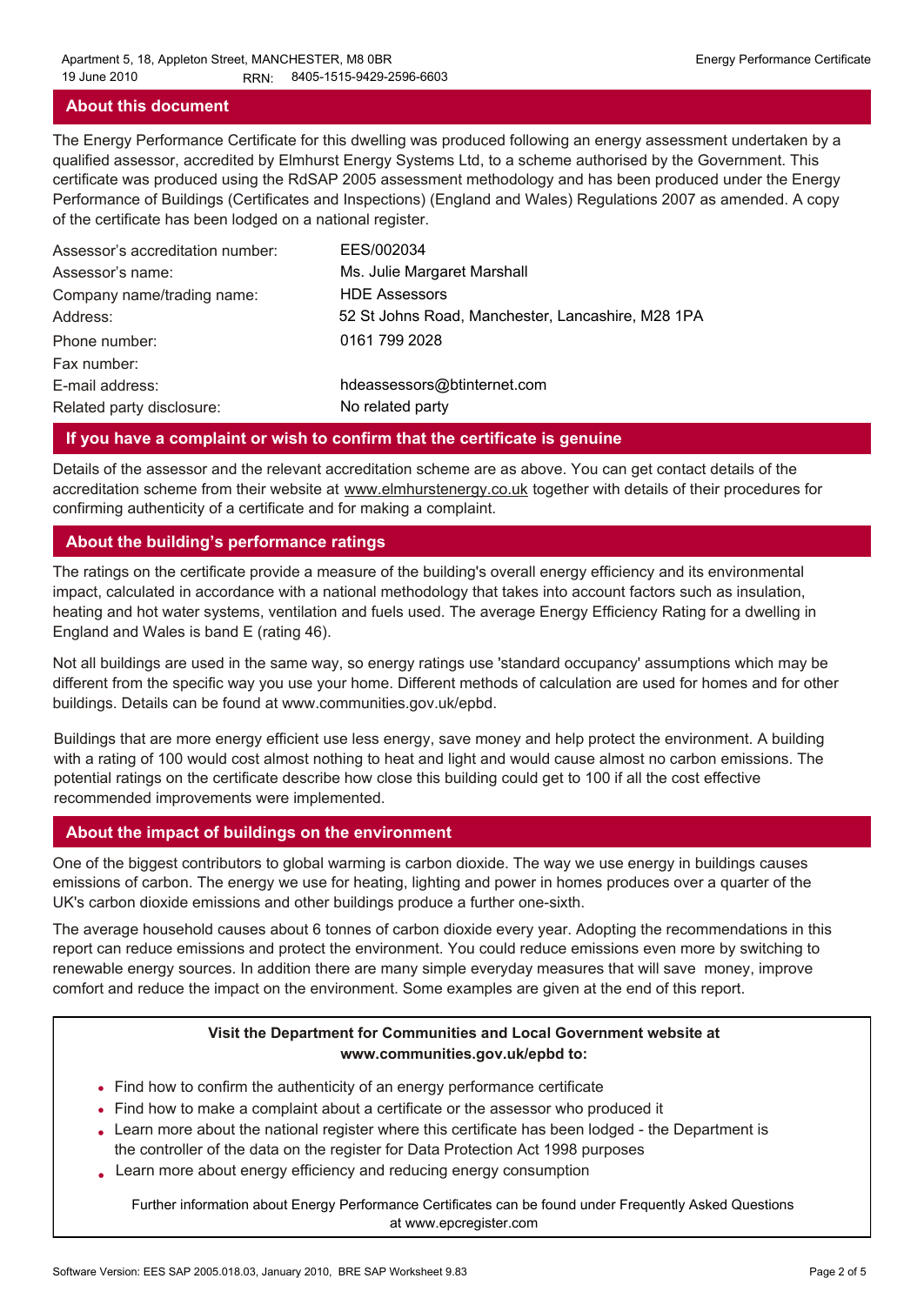# Recommended measures to improve this home's energy performance

Apartment 5, 18, Appleton Street, MANCHESTER, M8 0BR Date of certificate:

Reference number: 8405-1515-9429-2596-6603 19 June 2010

### **Summary of this home's energy performance related features**

The table below gives an assessment of the key individual elements that have an impact on this home's energy and environmental performance. Each element is assessed by the national calculation methodology against the following scale: Very poor / Poor / Average / Good / Very good. The assessment does not take into consideration the physical condition of any element. 'Assumed' means that the insulation could not be inspected and an assumption has been made in the methodology based on age and type of construction.

| <b>Elements</b>                           |                                            | Current performance      |               |
|-------------------------------------------|--------------------------------------------|--------------------------|---------------|
|                                           | Description                                | <b>Energy Efficiency</b> | Environmental |
| Walls                                     | Cavity wall, as built, insulated (assumed) | Good                     | Good          |
| Roof                                      | Pitched, 300+ mm loft insulation           | Very good                | Very good     |
| Floor                                     | (other premises below)                     |                          |               |
| Windows                                   | Fully double glazed                        | Good                     | Good          |
| Main heating                              | Boiler and radiators, mains gas            | Very good                | Very good     |
| Main heating controls                     | Programmer, room thermostat and TRVs       | Good                     | Good          |
| Secondary heating                         | None                                       | -                        |               |
| Hot water                                 | From main system                           | Very good                | Very good     |
| Lighting                                  | Low energy lighting in all fixed outlets   | Very good                | Very good     |
| Current energy efficiency rating          |                                            | <b>B</b> 84              |               |
| Current environmental impact (CO2) rating |                                            |                          | <b>B</b> 83   |

**Low and zero carbon energy sources**

None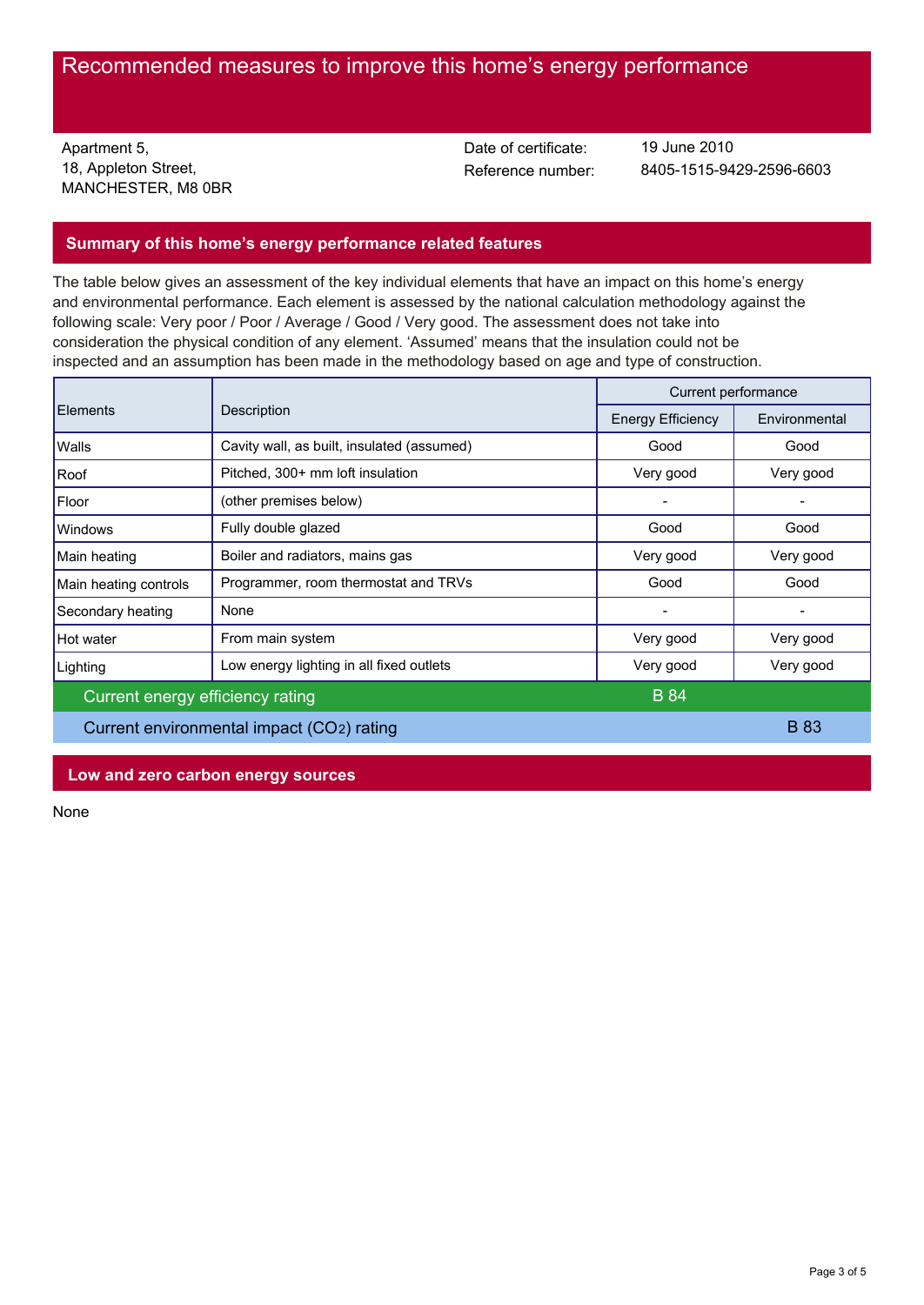# **Recommendations**

None

**Further measures to achieve even higher standards**

None